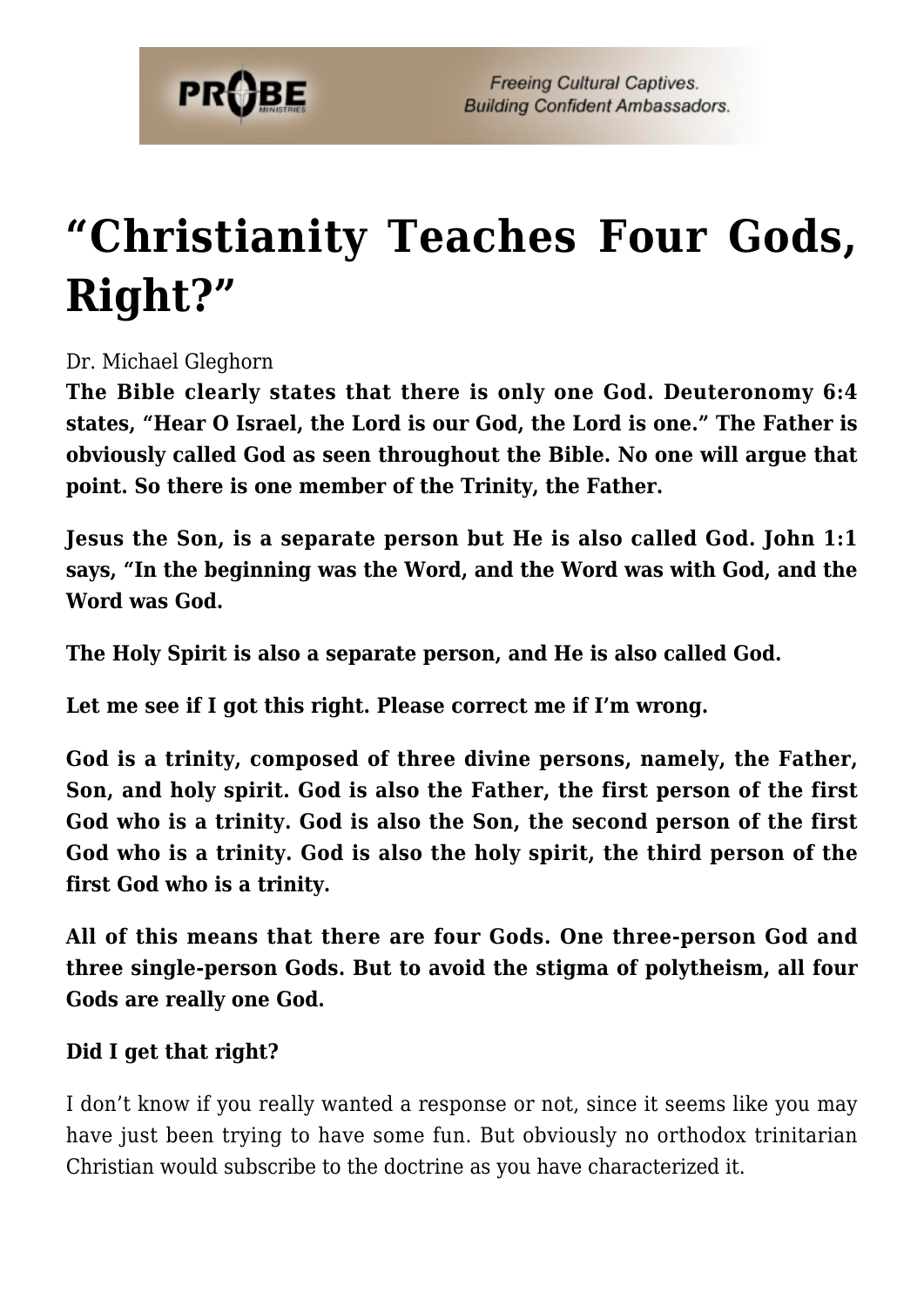

**Freeing Cultural Captives. Building Confident Ambassadors.** 

Actually, you basically got it right when you wrote: "God is a trinity, composed of three divine persons, namely, the Father, Son, and holy spirit." In other words, God just "is" the unity of the three divine persons. Traditionally, this has been expressed by saying that God is one in essence, three in subsistence. Trintarian Christians do not propose the absurd (and logically contradictory) notion that there is only one God, and yet (somehow) there are three Gods. That would clearly be incoherent. Rather, we maintain that there is only one God (monotheism) who mysteriously subsists as three distinct persons (Trinitarianism).

Consider an analogy (which I take from the Christian philosopher William Lane Craig). Cerberus was a three-headed dog that guarded the entrance to Hades in Greek mythology. Cerberus, therefore, was one dog with three heads. Now we could imagine that each head constituted a distinct center of consciousness. We could even give them names, say, Spike, Bowser, and Rover. Spike would be conscious of being Spike, but also of being Cerberus. He would also be conscious of not being either Bowser or Rover. The same could be said, in an appropriate way, regarding the conscious experience of both Bowser and Rover. Now consider Cerberus as a spiritual, disembodied entity. You have one being, Cereberus, who has three distinct centers of consciousness (i.e. Spike, Bowser, and Rover). This is something akin, I think, to what the Trinitarian maintains about the nature of God, recognizing, of course, that God is an infinitely higher being than any merely finite being. I could write more, but you get the idea. Hopefully this analogy will help you better understand what Christians maintain about the nature of God. Of course, it's only an analogy—and to ridicule it for that reason would really be rather petty. I offer it solely as a way of making this doctrine a bit more comprehensible, while nonetheless acknowledging that there is genuine mystery here as well.

Best wishes as you continue to explore and examine Christian doctrine!

Michael Gleghorn